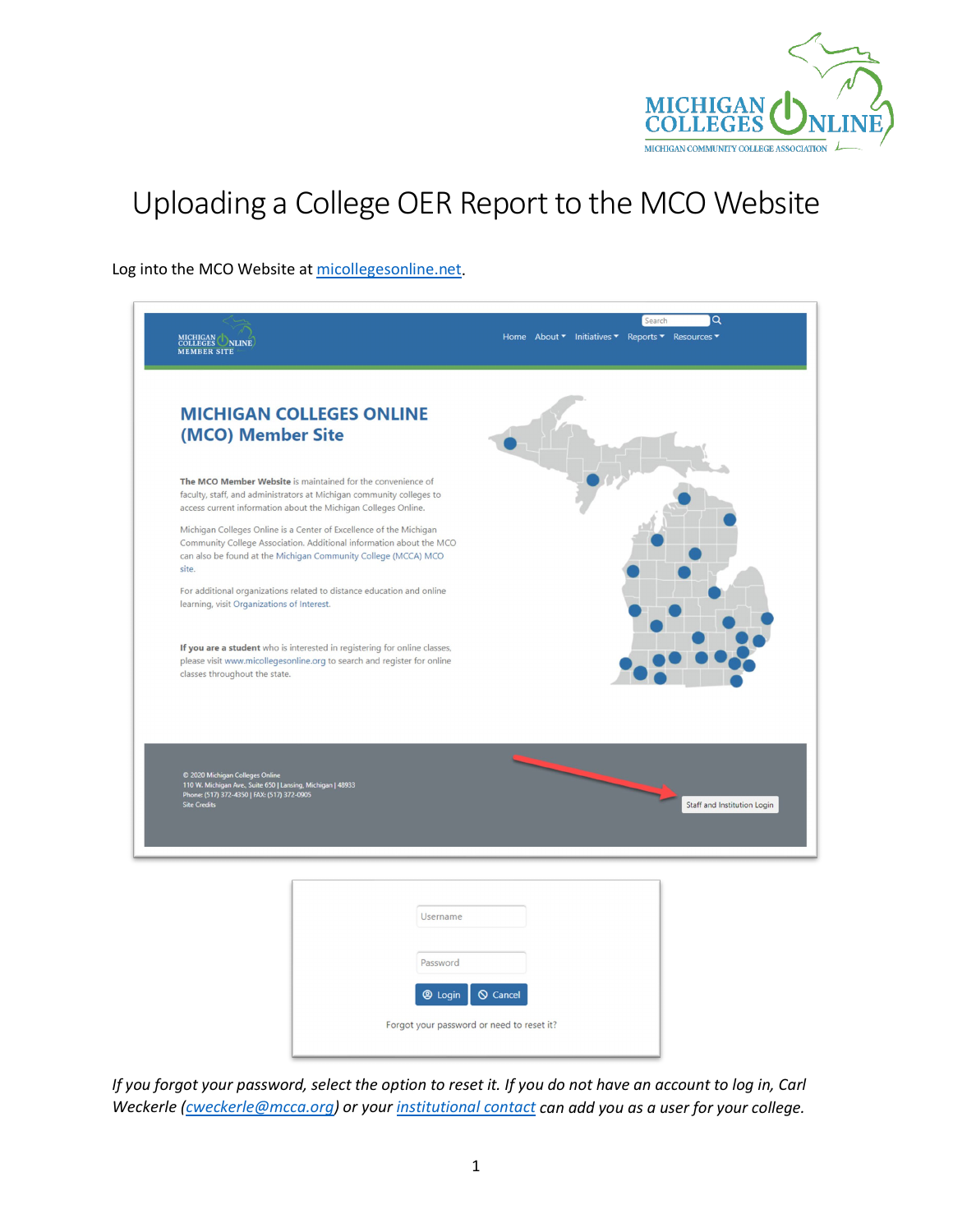

| $\epsilon$ $\sim$<br>MICHIGAN NLINE<br><b>MEMBER SITE</b>                                                  | <b>DI</b><br>Search<br>Home About ▼ Initiatives ▼ Reports ▼ Resources ▼                                                                                                                  |
|------------------------------------------------------------------------------------------------------------|------------------------------------------------------------------------------------------------------------------------------------------------------------------------------------------|
| <b>Dashboard</b>                                                                                           | User: Carl Test ED                                                                                                                                                                       |
| ELLOGG<br><b>COMMUNITY COLLEGE</b><br>450 North Avenue<br>Battle Creek, MI 49017<br>http://www.kellogg.edu | Dashboard   Enrollment Data   OER Data   My Institution   Users<br>Updated 8/25/2020<br><b>Enrollment Data</b><br>Updated 10/5/2020<br><b>OER Data</b><br>My Institution<br><b>Users</b> |
|                                                                                                            | Dashboard   Enrollment Data   OER Data   My Institution   Users                                                                                                                          |

From the login dashboard, select OER Data.

Select the intended semester from the dropdown menu, then select Import OER Data

| MICHIGAN NLINE<br><b>MEMBER SITE</b>                                                                                                                                 |                 |  | Home About $\bullet$ Initiatives $\bullet$ Reports $\bullet$ | Search                     | Re |
|----------------------------------------------------------------------------------------------------------------------------------------------------------------------|-----------------|--|--------------------------------------------------------------|----------------------------|----|
| <b><i>d</i></b> Import OER Data                                                                                                                                      | <b>OER Data</b> |  |                                                              | Enrollment Data   OER Data |    |
| Use this template file to format your data for upload. Click here to view all the valid "Discipline" column values.<br>Spring/Summer 2020<br>Filter list by semester |                 |  |                                                              |                            |    |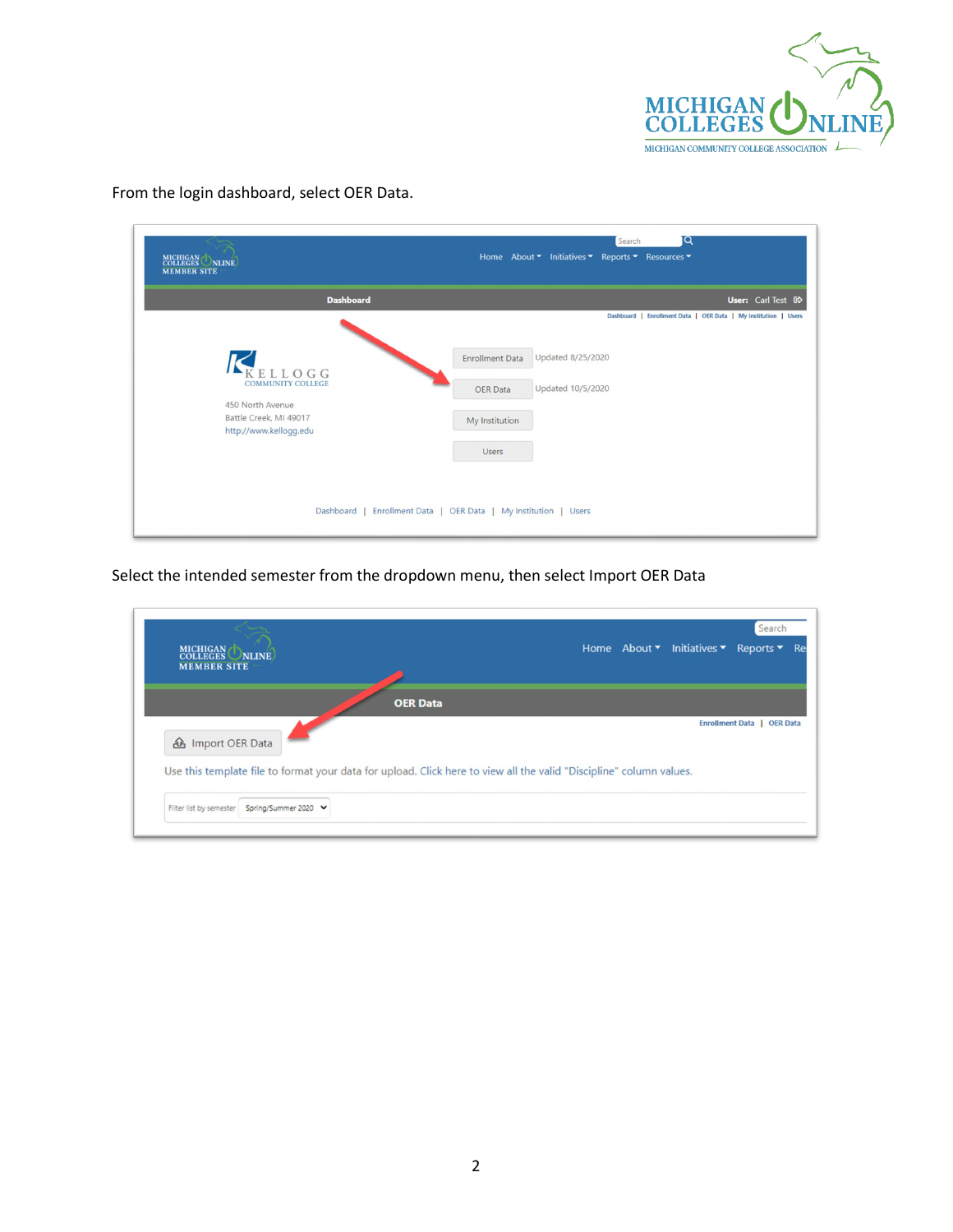

If you do not already have the template file, download that now.

| <b>Upload OER Data</b>                                                                                                                                                                                                                                  |  |
|---------------------------------------------------------------------------------------------------------------------------------------------------------------------------------------------------------------------------------------------------------|--|
| Please use this template file to format your data for upload. When saving this file in Excel it may warn you<br>that the file may contaix <sup>111</sup> ) <sub>atures</sub> not compatible with CSV. If so, click the 'Yes' button to keep the format. |  |
| You will be shown a confirmation screen after you click 'Next' to verify the uploaded data, as well as any<br>errors that may be found.                                                                                                                 |  |
| Valid entries for the 'Discipline' fields are shown at the right of the page. Make sure the field values for this<br>column in your OER file match one of these exactly or is left empty.                                                               |  |
| * Semester:<br>Spring/Summer 2020 Y                                                                                                                                                                                                                     |  |
|                                                                                                                                                                                                                                                         |  |

Select the appropriate term and select Choose File to find your saved report to upload

When uploaded, the template needs to maintain the column headers. There is a discipline list of accepted terms.

IMPORTANT: Excel may try to save it as a .xlsx file extension. Keep the file saved as a .csv.

| AutoSave (OOff)<br>旧                            | り・<br>ዔ<br>$\sim$ $\approx$           | oer_data_template - Saved +                                    |                               | Search<br>O               |                                                                     |                                       |      |
|-------------------------------------------------|---------------------------------------|----------------------------------------------------------------|-------------------------------|---------------------------|---------------------------------------------------------------------|---------------------------------------|------|
| File<br>Insert<br>Home                          | Page Layout<br>Draw                   | Formulas<br>Data                                               | Review<br>View                | Developer<br>Help         | Acrobat                                                             |                                       |      |
| Cut                                             | Calibri                               | $\Xi \equiv \equiv$<br>$A^* A^*$<br>$~\vee$ 11<br>$\checkmark$ | $\frac{1}{2}$<br>ab Wrap Text | General                   | H.<br>$\check{~}$                                                   |                                       | 军    |
| $\Box$ Copy $\sim$                              |                                       |                                                                |                               |                           |                                                                     | Cell                                  |      |
| Paste<br>Format Painter<br>$\checkmark$         | B<br>U<br>$\check{~}$<br>$\checkmark$ | 百百百 西莊<br>$\mathcal{C}_{1}$                                    | Merge & Center v              | $s$ .<br>%9               | Conditional<br>$\frac{60}{60}$ - $\frac{00}{20}$<br>Formatting ~    | Format as<br>Table $\sim$<br>Styles ~ | Inse |
| $\sqrt{2}$                                      | Font                                  | $\overline{u}$                                                 | Alignment                     | $\overline{12}$<br>Number | $\sqrt{2}$                                                          |                                       |      |
| Clipboard                                       |                                       |                                                                |                               |                           | Styles                                                              |                                       |      |
| M33<br>÷<br>$\times$<br>$\overline{\mathbf{v}}$ | $f_x$<br>$\checkmark$                 |                                                                |                               |                           |                                                                     |                                       |      |
|                                                 |                                       |                                                                |                               |                           |                                                                     |                                       |      |
| A                                               | B                                     | C                                                              | D                             | E                         | F                                                                   | G                                     | н    |
|                                                 |                                       |                                                                |                               |                           |                                                                     |                                       |      |
| <b>Discipline</b>                               | <b>Course Number</b>                  | <b>Course Title</b>                                            |                               |                           | # of students enrolled Title of OpenTextbook Open Textbook Provider |                                       |      |
| <b>Biology</b>                                  | <b>BIO-101</b>                        | <b>Test Course Name</b>                                        |                               | 3 Microbiology            | <b>Open Stax</b>                                                    |                                       |      |
| English / Writing                               | <b>LIT-425</b>                        | <b>Another Test Course</b>                                     |                               | 4 Intro to Literature     | <b>University Press of Florida</b>                                  |                                       |      |
|                                                 | <b>GEN-123</b>                        | Course with no discipline                                      |                               |                           |                                                                     |                                       |      |
|                                                 |                                       |                                                                |                               |                           |                                                                     |                                       |      |
| <b>Discipline List</b>                          |                                       |                                                                |                               |                           |                                                                     |                                       |      |
| Astronomy                                       |                                       |                                                                |                               |                           |                                                                     |                                       |      |
| <b>Biology</b>                                  |                                       |                                                                |                               |                           |                                                                     |                                       |      |
| <b>Business</b>                                 |                                       |                                                                |                               |                           |                                                                     |                                       |      |